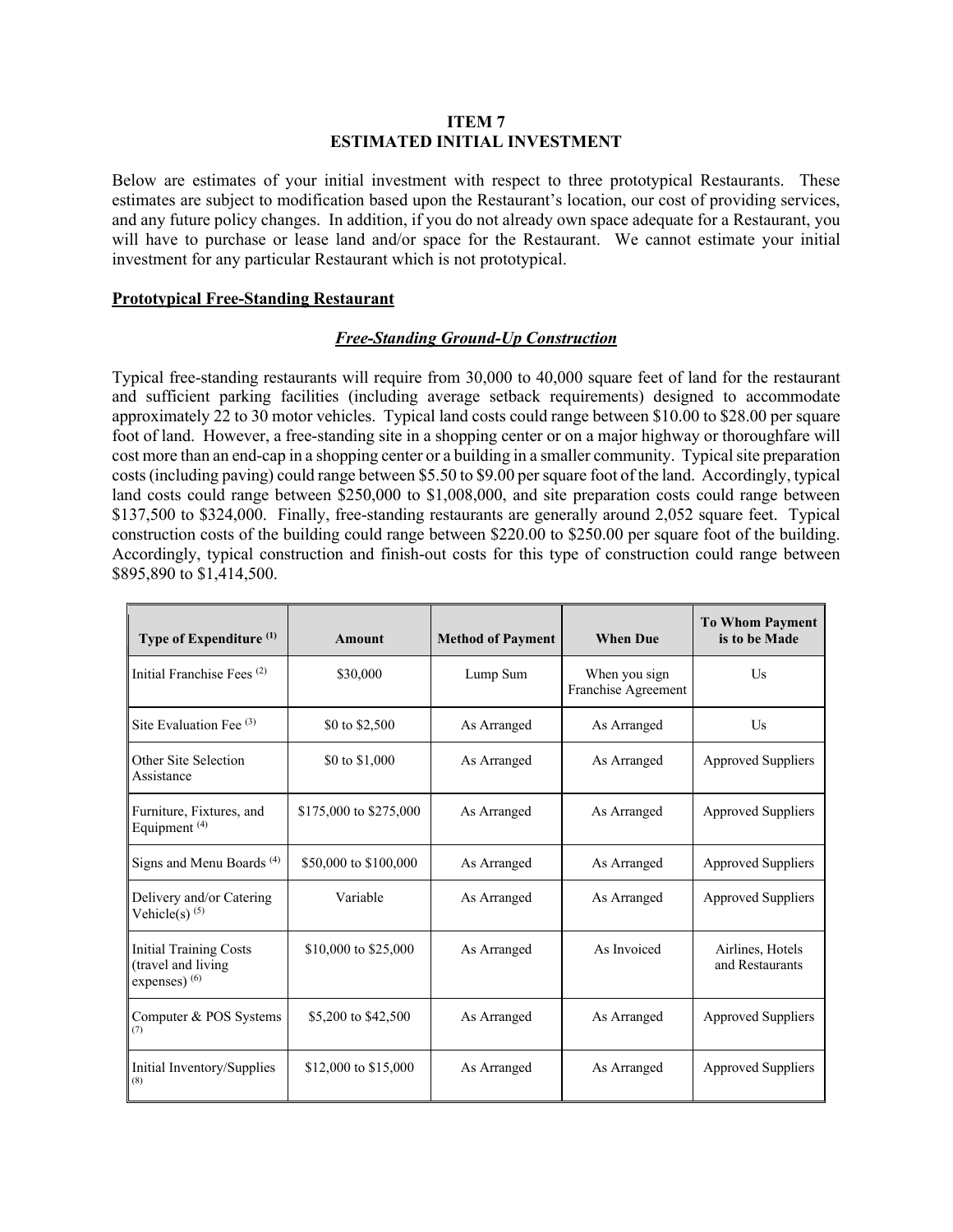| Type of Expenditure <sup>(1)</sup>            | Amount                   | <b>Method of Payment</b> | <b>When Due</b> | <b>To Whom Payment</b><br>is to be Made |
|-----------------------------------------------|--------------------------|--------------------------|-----------------|-----------------------------------------|
| Architect/Engineer Fees <sup>(9)</sup>        | \$12,000 to \$42,000     | As Arranged              | As Arranged     | Architect,<br>Engineer                  |
| Cost of Real Estate $(10)$                    | Variable                 | As Arranged              | As Arranged     | Seller                                  |
| Cost of Lease (11)                            | N/A                      |                          |                 |                                         |
| Site Preparations <sup>(12)</sup>             | \$137,000 to \$324,000   | As Arranged              | As Arranged     | Contractors,<br>Vendors                 |
| Construction and<br>Finish-Out Cost $^{(13)}$ | \$451,440 to \$513,000   | As Arranged              | As Arranged     | Contractors.<br>Vendors                 |
| Professional Services <sup>(14)</sup>         | \$2,500 to \$7,000       | As Arranged              | As Arranged     | Accountants,<br>Lawyers, Others.        |
| Insurance $(15)$                              | \$750 to \$7,500         | As Arranged              | As Arranged     | <b>Insurance Broker</b>                 |
| Additional Funds <sup>(16)</sup>              | \$10,000 to \$30,000     |                          |                 |                                         |
| <b>TOTAL</b>                                  | \$895,890 to \$1,414,500 |                          |                 |                                         |

# *Free-Standing Conversion*

You may purchase an existing facility if such facility can be adequately modified in accordance with our design and layout plans and specifications for a prototypical Restaurant. Typical free-standing restaurants to be converted are generally 1,600 to 2,400 square feet and have access to sufficient parking facilities to accommodate approximately 22 to 30 motor vehicles. Typical construction improvement costs could range between \$130.00 to \$155.00 per square foot of restaurant. These improvement costs are based upon adapting our prototypical architectural and design plans (including architect fees) to a facility containing approximately 1,600 to 2,400 square feet. In addition, you will be paying the higher amount if you are responsible for providing connections to adequate electrical, gas, water, and sewage services. Accordingly, typical construction and finish-out costs for this type of construction could range between \$438,450 to \$957,500.

| Type of Expenditure <sup>(1)</sup>          | Amount                 | <b>Method of Payment</b> | <b>When Due</b>                      | <b>To Whom Payment</b><br>is to be Made |
|---------------------------------------------|------------------------|--------------------------|--------------------------------------|-----------------------------------------|
| Initial Franchise Fees <sup>(2)</sup>       | \$30,000               | Lump Sum                 | When you sign<br>Franchise Agreement | Us                                      |
| Site Evaluation Fee $(3)$                   | \$0 to \$2,500         | As Arranged              | As Arranged                          | Us                                      |
| Other Site Selection<br>Assistance          | \$0 to \$1,000         | As Arranged              | As Arranged                          | <b>Approved Suppliers</b>               |
| Furniture, Fixtures, and<br>Equipment $(4)$ | \$100,000 to \$275,000 | As Arranged              | As Arranged                          | <b>Approved Suppliers</b>               |
| Signs and Menu Boards <sup>(4)</sup>        | \$50,000 to \$100,000  | As Arranged              | As Arranged                          | Approved Suppliers                      |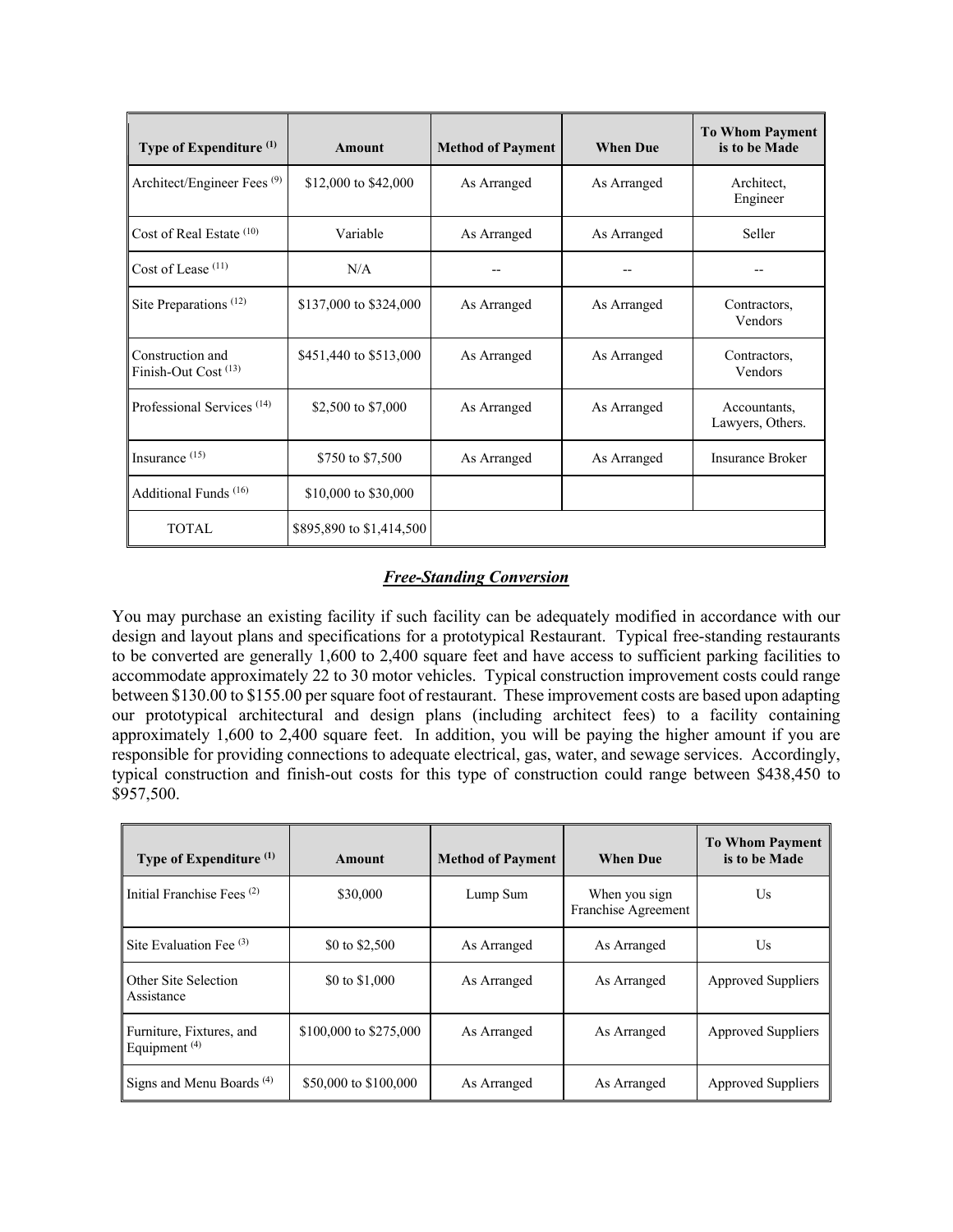| Type of Expenditure <sup>(1)</sup>                         | <b>Amount</b>          | <b>Method of Payment</b> | <b>When Due</b> | <b>To Whom Payment</b><br>is to be Made |
|------------------------------------------------------------|------------------------|--------------------------|-----------------|-----------------------------------------|
| Delivery and/or Catering<br>Vehicle(s) $(5)$               | Variable               | As Arranged              | As Arranged     | <b>Approved Suppliers</b>               |
| Initial Training Costs (travel<br>and living expenses) (6) | \$10,000 to \$25,000   | As Arranged              | As Invoiced     | Airlines, Hotels<br>and Restaurants     |
| Computer & POS Systems<br>(7)                              | \$5,200 to \$42,500    | As Arranged              | As Arranged     | <b>Approved Suppliers</b>               |
| Initial Inventory/Supplies <sup>(8)</sup>                  | \$12,000 to \$15,000   | As Arranged              | As Arranged     | <b>Approved Suppliers</b>               |
| Architect/Engineer Fees <sup>(9)</sup>                     | \$10,000 to \$25,000   | As Arranged              | As Arranged     | Architect,<br>Engineer                  |
| Cost of Real Estate $(10)$                                 | Variable               | As Arranged              | As Arranged     | Seller                                  |
| Cost of Lease <sup>(11)</sup>                              | N/A                    |                          |                 |                                         |
| Site Preparations <sup>(12)</sup>                          | \$0 to \$25,000        | As Arranged              | As Arranged     | Contractors,<br>Vendors                 |
| Construction and<br>Finish-Out Cost <sup>(13)</sup>        | \$208,000 to \$372,000 | As Arranged              | As Arranged     | Contractors,<br>Vendors                 |
| Professional Services <sup>(14)</sup>                      | \$2,500 to \$7,000     | As Arranged              | As Arranged     | Accountants,<br>Lawyers, Others.        |
| Insurance $(15)$                                           | \$750 to \$7,500       | As Arranged              | As Arranged     | <b>Insurance Broker</b>                 |
| Additional Funds <sup>(16)</sup>                           | \$10,000 to \$30,000   |                          |                 |                                         |
| <b>TOTAL</b>                                               | \$438,450 to \$957,500 |                          |                 |                                         |

## **Prototypical End-cap Restaurant**

Typical end-cap restaurants are generally 2,000 to 2,400 square feet and have access to sufficient parking facilities to accommodate approximately 22 to 30 motor vehicles. Typical leasehold improvement costs could range between \$130.00 to \$155.00 per square foot of restaurant. These leasehold improvement costs are based upon adapting our prototypical architectural and design plans (including architect fees) to a facility containing approximately 2,000 to 2,400 square feet. In addition, you will be paying the higher amount if you are a first-generation tenant who is responsible for providing connections to adequate electrical, gas, water, and sewage services. Also, your landlord may provide an allowance for tenant improvements, but you cannot assume that you will be receiving any amount. Accordingly, typical construction and finish-out costs for this type of construction could range between \$470,450 to \$946,400. In addition, you will be responsible for rent and a security deposit. Your annual rent for leased space will vary based upon a variety of factors such as whether the Restaurant is located within an existing retail business (e.g., shopping mall), the quality of the retail business, the quality of the site and the surrounding trade area and market factors such as availability of land and comparable sale price and lease rates. Although the amounts will vary significantly due to your negotiations with your landlord, your typical first month's rent and security deposit could range between \$10,000 to \$18,900.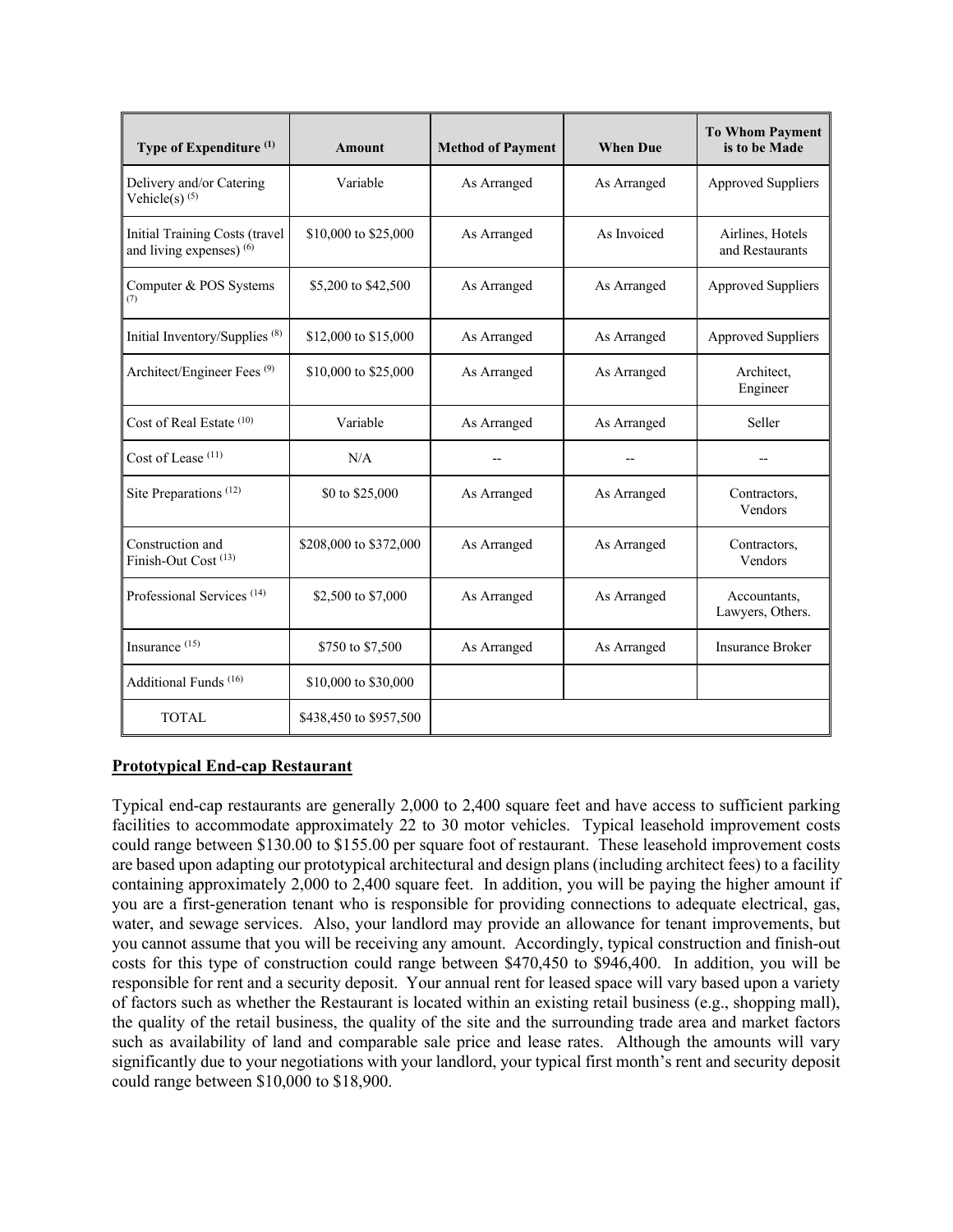| Type of Expenditure (1)                                    | <b>End-Cap Conversion</b> | <b>Method of Payment</b> | <b>When Due</b>                      | <b>To Whom Payment</b><br>is to be Made |
|------------------------------------------------------------|---------------------------|--------------------------|--------------------------------------|-----------------------------------------|
| Initial Franchise Fees <sup>(2)</sup>                      | \$30,000                  | Lump Sum                 | When you sign<br>Franchise Agreement | Us                                      |
| Site Evaluation Fee $(3)$                                  | \$0 to \$2,500            | As Arranged              | As Arranged                          | Us                                      |
| Other Site Selection<br>Assistance                         | \$0 to \$1,000            | As Arranged              | As Arranged                          | <b>Approved Suppliers</b>               |
| Furniture, Fixtures, and<br>Equipment <sup>(4)</sup>       | \$150,000 to \$275,000    | As Arranged              | As Arranged                          | <b>Approved Suppliers</b>               |
| Signs and Menu Boards <sup>(4)</sup>                       | \$30,000 to \$70,000      | As Arranged              | As Arranged                          | <b>Approved Suppliers</b>               |
| Delivery and/or Catering<br>Vehicle(s) $(5)$               | Variable                  | As Arranged              | As Arranged                          | <b>Approved Suppliers</b>               |
| Initial Training Costs (travel<br>and living expenses) (6) | \$10,000 to \$25,000      | As Arranged              | As Invoiced                          | Airlines, Hotels<br>and Restaurants     |
| Computer & POS Systems<br>(7)                              | \$5,200 to \$42,500       | As Arranged              | As Arranged                          | <b>Approved Suppliers</b>               |
| Initial Inventory/Supplies <sup>(8)</sup>                  | \$12,000 to \$15,000      | As Arranged              | As Arranged                          | <b>Approved Suppliers</b>               |
| Architect/Engineer Fees <sup>(9)</sup>                     | \$10,000 to \$25,000      | As Arranged              | As Arranged                          | Architect, Engineer                     |
| Cost of Real Estate (10)                                   | N/A                       |                          |                                      |                                         |
| Cost of Lease (11)                                         | \$10,000 to \$18,900      | As Arranged              | As Arranged                          | Landlord                                |
| Site Preparations <sup>(12)</sup>                          | \$0 to \$25,000           | As Arranged              | As Arranged                          | Contractors,<br>Vendors                 |
| Construction and<br>Finish-Out Cost <sup>(13)</sup>        | \$200,000 to \$372,000    | As Arranged              | As Arranged                          | Contractors,<br>Vendors                 |
| Professional Services <sup>(14)</sup>                      | \$2,500 to \$7,000        | As Arranged              | As Arranged                          | Accountants,<br>Lawyers, Others.        |
| Insurance (15)                                             | \$750 to \$7,500          | As Arranged              | As Arranged                          | <b>Insurance Broker</b>                 |
| Additional Funds <sup>(16)</sup>                           | \$10,000 to \$30,000      | --                       |                                      |                                         |
| <b>TOTAL</b>                                               | \$470,450 to \$946,400    |                          |                                      |                                         |

### **Notes:**

**(1)** The cost of land, site preparation, leasehold improvements, finish-out costs, and remodeling a Restaurant vary substantially, depending upon the lot size, geographic area, previous use and condition, market conditions, the amount of site preparation necessary (including paving), and type and quality of site preparation materials utilized. Your costs may or may not include site preparation and finish-out costs, depending on the arrangements you negotiate with your seller or landlord. In addition, labor and material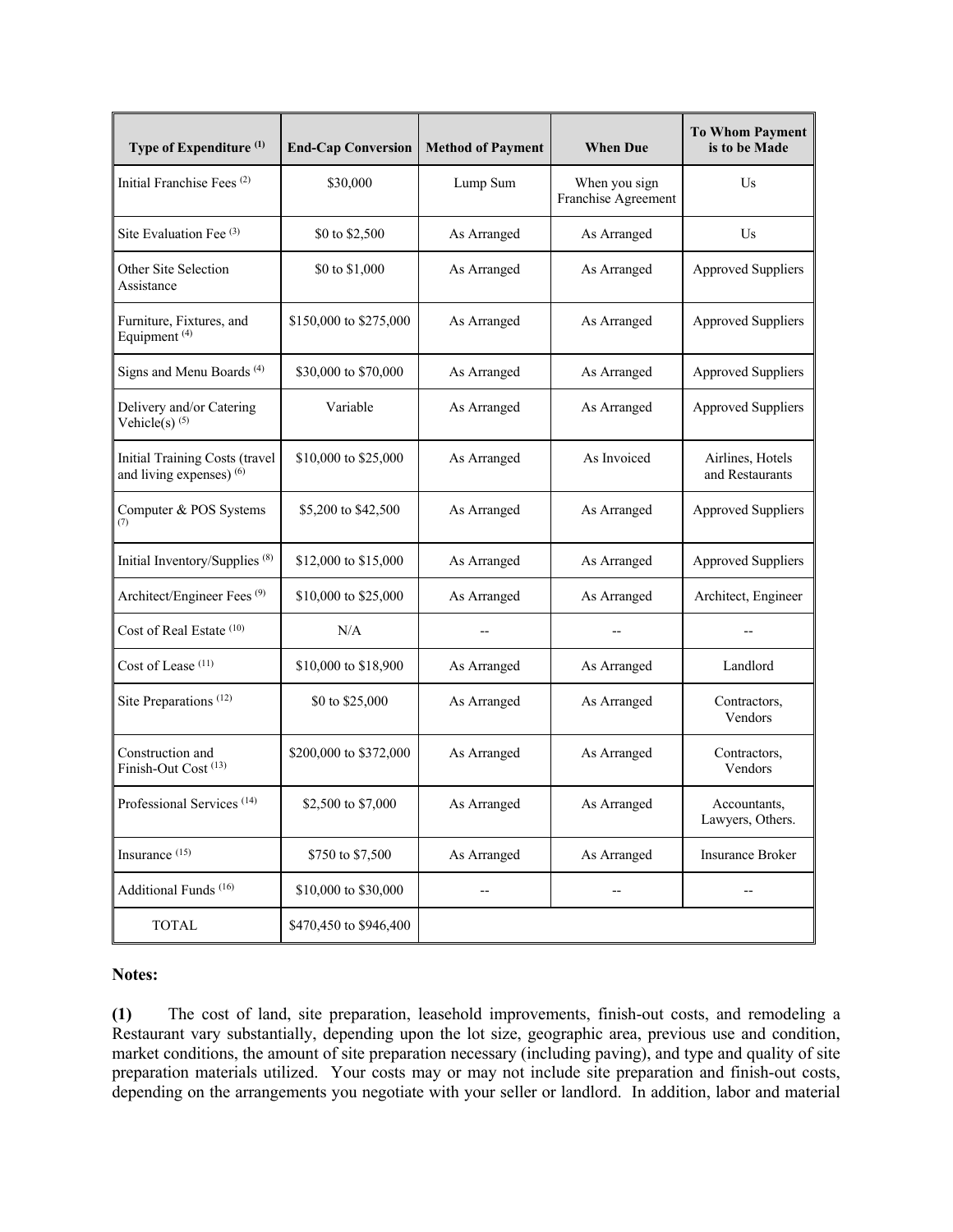costs may vary significantly due to variations in wage rates, labor efficiency, union restrictions, and availability, type, and price of materials.

**(2)** The initial franchise fee in all areas is \$30,000. See Item 5 for more information about the initial franchise fee. If you are a VetFran Participant, the initial franchise fee for your first Golden Chick Restaurant shall be reduced by 33.33% of our then-current initial franchise fee. See Items 1 and 5 for more information about being a VetFran Participant.

**(3)** If you have not located and obtained our approval for a site prior to the execution of the Franchise Agreement, then you may be required to pay us a non-refundable Site Evaluation Fee totaling \$2,500 prior to our conducting a preliminary site evaluation.

**(4)** These amounts include the cost of the furniture, fixtures, equipment, smallwares, decor items, interior graphics, sound system, and building signage required for your Golden Chick Restaurant. The cost of signage will vary depending on the restrictions as to size and specifications imposed by your landlord and local ordinances.

**(5)** Any vehicles you utilize for delivery and/or catering services must be equipped per our specifications. We cannot estimate your cost for these vehicles due to a variety of factors including which services you offer, the use of third-party vendors for those services, the number of vehicles used, whether you purchase or lease the vehicles, and the size and market conditions of your Assigned Area (as defined in Item 12 below).

**(6)** These amounts represent your estimated training-related, out of pocket costs to send these individuals to our training program; wages are not included. You must pay all expenses you or your employees incur in the initial training program, like travel, lodging, meals, and wages. These costs will vary depending upon a variety of factors including salaries, wage rates, choice of hotels and dining facilities, and airfare or other transportation costs. The low amount assumes that all trainees are owner/operators who draw no salary and who reside in the greater Dallas/Fort Worth area.

**(7)** The low amount assumes that you will lease or finance payment of the computer system and reflects the cost of installation and three months of estimated lease or finance payments. The high amount assumes that you will purchase the computer system. The average amount paid if you lease the computer system is \$1,100 per month (5-year lease) and \$42,500 if you purchase the computer equipment.

**(8)** This estimate includes the cost of food, beverages, condiments, packaging, and other supplies for approximately the first two to ten days of operations.

**(9)** This estimate includes the cost to hire an architect approved by us to adapt our standard plans and specifications to site and to local and state laws, regulations and ordinances. An engineer ordinarily will be required only for new construction, conversions, surveying, soil tests, environmental studies, and electrical and mechanical engineering. An architect or engineer also will be required to supervise the construction and improvements of the restaurant premises. The amount of architect/engineer fees may be lower if a developer or landlord is assuming some of these charges. Because of numerous variables affecting whether a developer or landlord assumes some of these charges, these initial investment tables do not reflect any potential reduction in these charges.

**(10)** The cost of purchasing real estate for a Restaurant will depend upon factors such as location, size, visibility, economic conditions, accessibility, competitive market conditions, and the type of ownership interest you are buying. Because of numerous variables affecting the value of a particular piece of real estate, these initial investment tables do not reflect the potential purchase cost of real estate.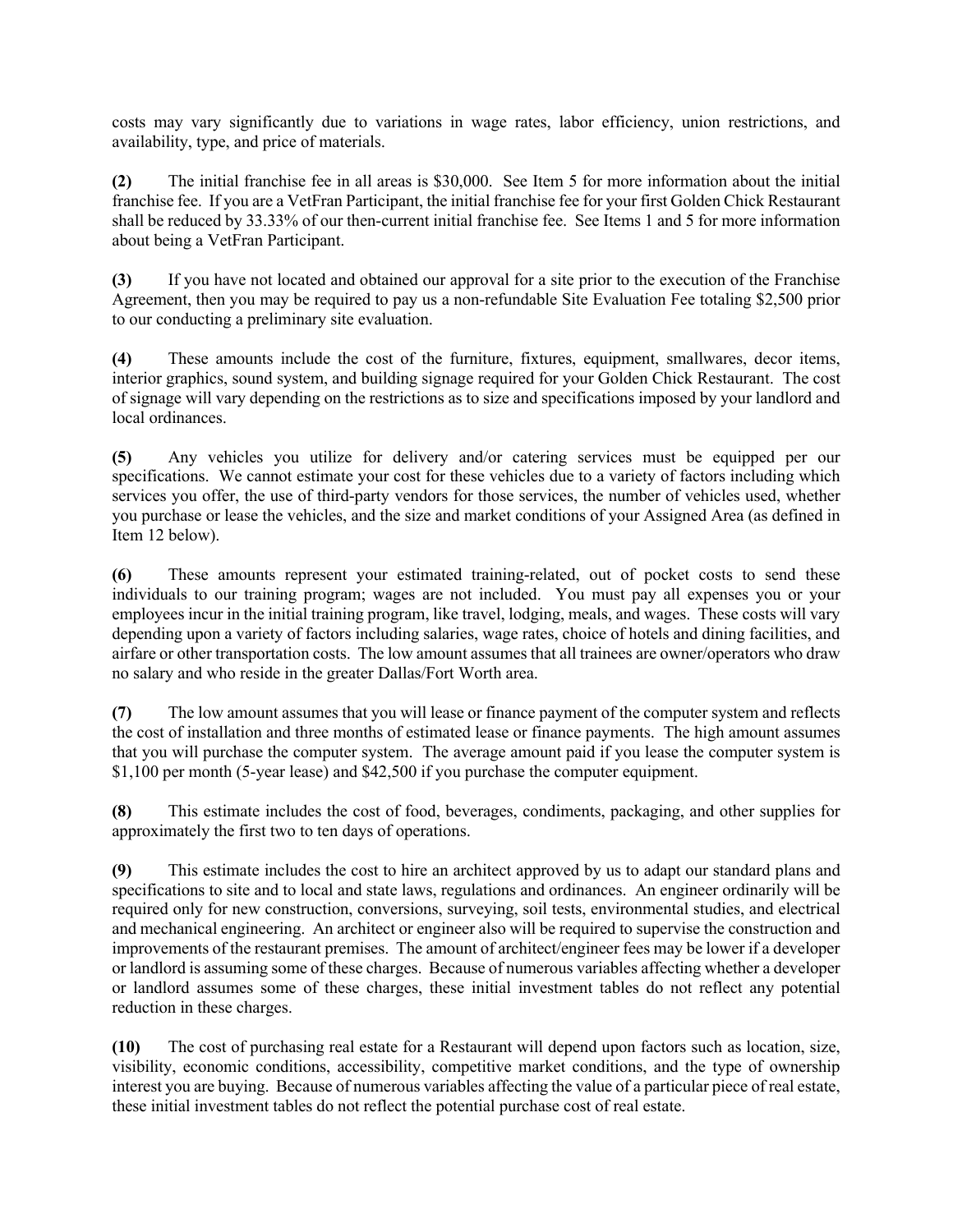**(11)** The cost of leasing commercial space for the Restaurant depends upon location, size, visibility, economic conditions, accessibility, competitive market conditions, and other factors including whether the Restaurant is an in-line or freestanding unit.

**(12)** Site preparations includes site improvement costs such as sewer, electrical, water, storm water, paving, striping, concrete, landscaping, grading and excavation, and site accessories.

**(13)** Construction and finish-out costs includes improvements to the location where you will operate your Restaurant. Among other things, you will need to arrange for proper wiring and plumbing, floor covering, wall covering, partitions, heat, air conditioning, lighting installation, storefront modifications, painting, cabinetry, bathroom facilities, etc. as outlined in your architectural drawings.

**(14)** This estimate covers professional and state filing fees for forming a business entity, and professional fees for engaging an attorney and an accountant to assist you with your franchise purchase. The cost of professional services can vary widely, depending upon factors such as locality, the extent of the assistance you require and other local circumstances (i.e., zoning, permits, and licenses).

**(15)** This amount represents an estimated down payment of your annual insurance premiums, equal to two months' payment. See Item 8 for a description of your minimum insurance requirements. Your cost of insurance will vary depending on the insurer, the location of your Restaurant, your claims history, and other factors, including if you provide delivery services. The amounts given do not include estimates for the automobile liability insurance required under the Franchise Agreement. If you offer delivery and catering services under the terms of the Franchise Agreement, we estimate that the annual premiums for each motor vehicle which you utilize will range from \$1,300 to \$1,800. Automobile insurance rates may vary substantially as described above.

**(16)** You will need capital to support ongoing expenses, such as employee wages, utilities, payroll taxes, legal and accounting fees, travel, advertising, promotion, outside services, linen, operating supplies, small equipment, maintenance and repair, office supplies, cash shortages, insurance, debt service, and non-product purchases, as well as additional opening capital for other variable costs. These figures are estimates of the first three months of operation and we cannot guarantee that you will not have additional expenses starting the business. Your costs will depend on factors such as how well you follow our methods and procedures; the sales volume of your restaurant; your management skill, experience, and business acumen; local economic conditions; the local market for our product; the prevailing wage rate; competition; your rent or debt structure; and whether your restaurant is not a typical location.

We relied on the experience of our affiliates' company-owned Golden Chick Restaurant to compile these estimates. Restaurants opening in cold weather months may be more likely to need capital in the initial 3 month period because restaurant sales are typically lower. You should review these figures carefully with your business advisor.

### **Modular Construction Testing**

Over the past few years, we have been testing several alternatives to shorten our construction timelines while improving quality in the process. One of the alternatives currently being tested by our development team is modular construction. Modular construction allows for portions of the Golden Chick Restaurants to be built offsite and shipped to the new locations where they are pieced together upon arrival. This would allow us and you to control costs and build time (by minimizing uncertainties related to schedule, labor, and weather), while ensuring a more consistent design quality. Our first Golden Chick Restaurant built using modular construction was opened in Saginaw, Texas in March 2021. Since then, we have opened a total of three (3)